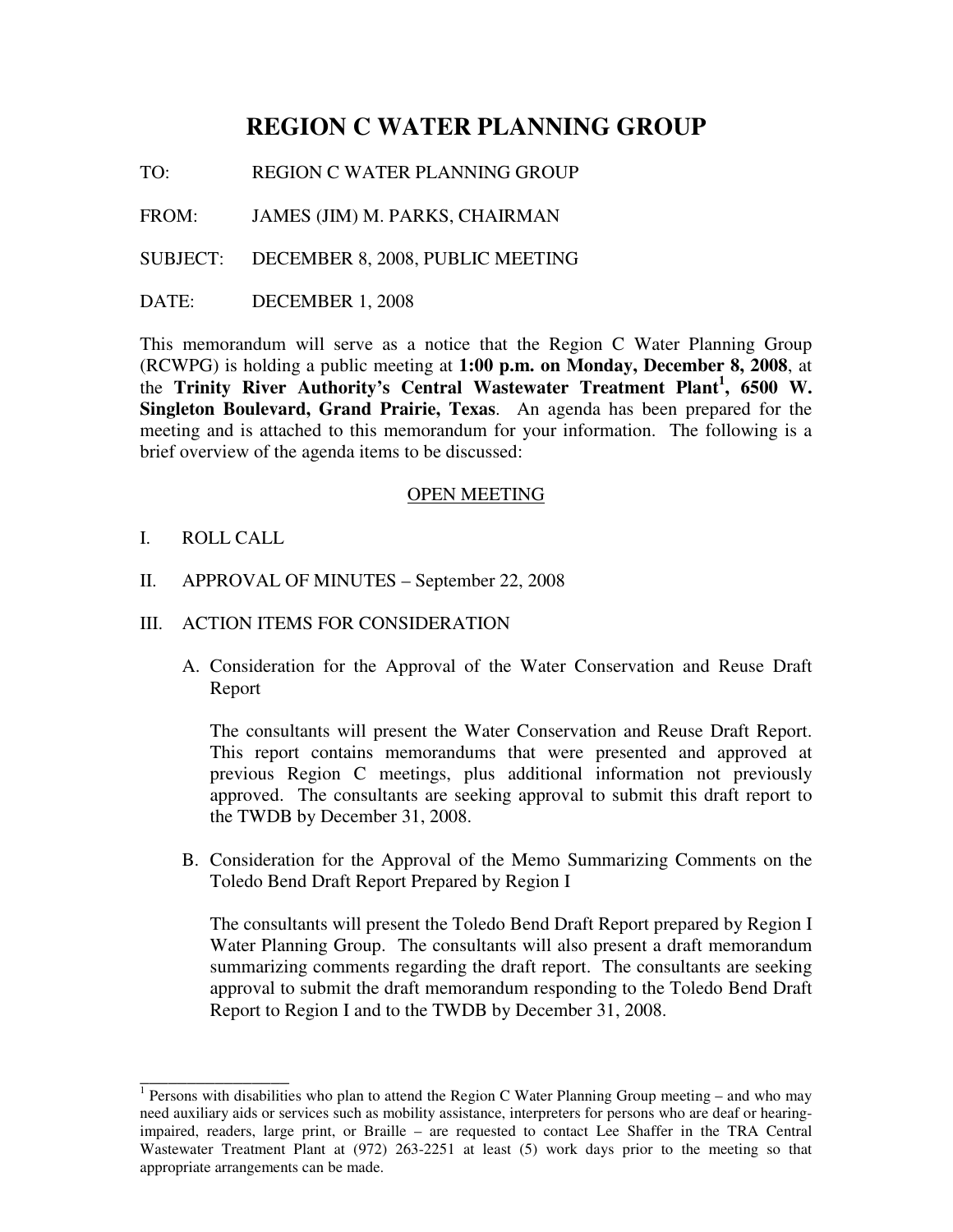C. Consideration for the Approval of the Athens Indirect Reuse Draft Report

The consultants will present the Athens Indirect Reuse Draft Report. The consultants are seeking approval to submit this draft report to the TWDB by December 31, 2008.

D. Consideration for the Approval of the Fort Worth Direct Reuse Draft Report

The consultants will present the Fort Worth Direct Reuse Draft Report. The consultants are seeking approval to submit this draft report to the TWDB by December 31, 2008.

E. Consideration for the Approval of the Four County Study Draft Report (Ellis, Johnson, Southern Dallas, and Southern Tarrant Counties)

The consultants will present the Four County Study Draft Report. The report covers Ellis, Johnson, Southern Tarrant, and Southern Dallas Counties. The consultants are seeking approval to submit this draft report to the TWDB by December 31, 2008.

F. Consideration for the Approval of the Newsletter

The consultants will discuss the draft Region C newsletter. The consultants will be seeking approval to finalize, publish, and distribute the newsletter.

G. Appointment of Nominating Committee for Slate of Officers for 2009

The RCWPG may appoint a nominating committee to develop a slate of officers for 2009.

H. Appointment of Regional Liaisons

The RCWPG may appoint regional liaisons to Regions B, D, G, H, and/or I for 2009.

I. Appointment of GMA 8 Liaisons

The RCWPG may appoint one or more liaison(s) to GMA 8 for 2009.

## IV. DISCUSSION ITEMS

A. Status on 2009-2011 Regional Water Planning Contracts

The consultants will provide an update as to the status of the contracts with the TWDB for the 2009-2011 Region C work.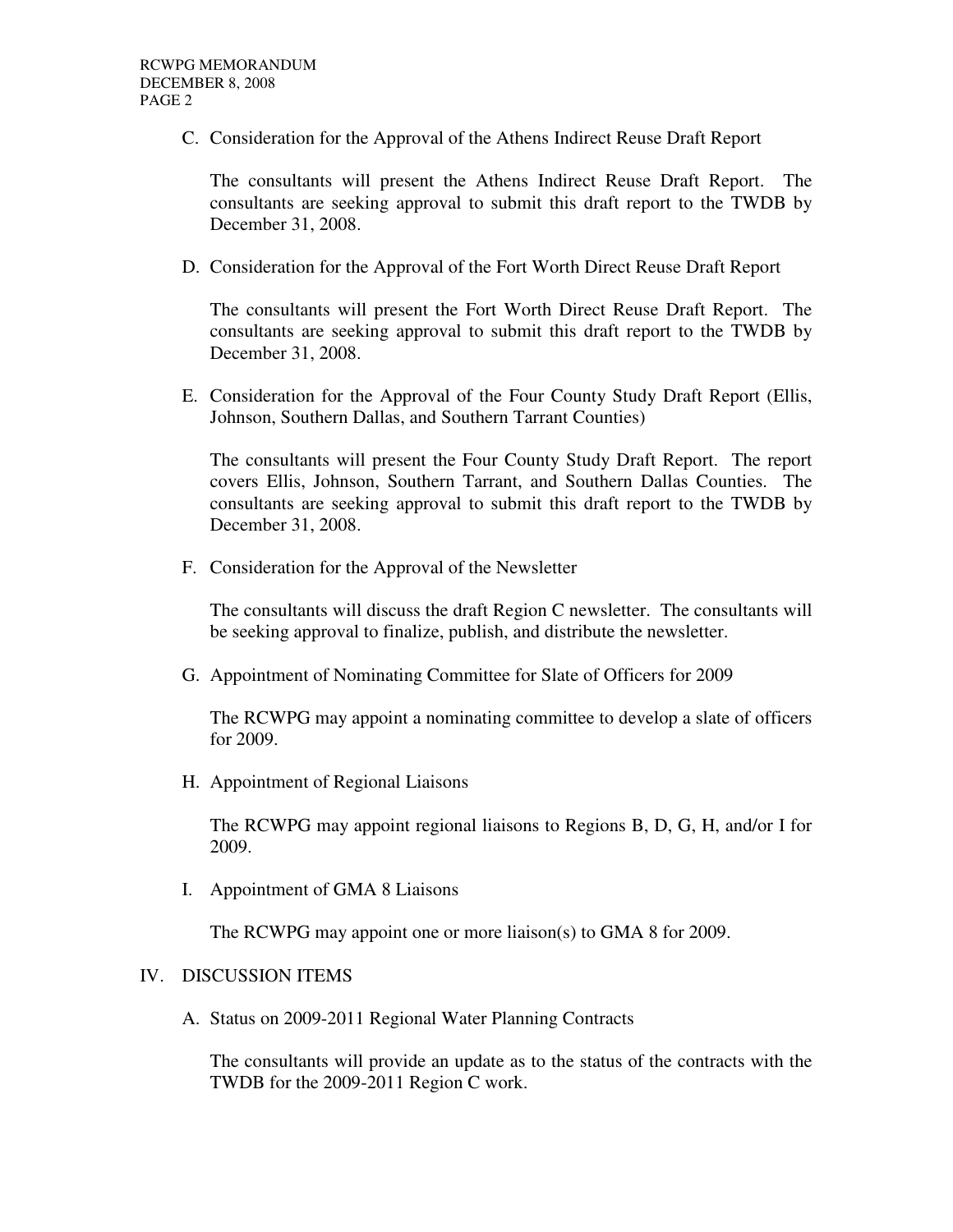B. Expiring Terms of Nine Region C Water Planning Group Members

Nine of the positions on the Region C Water Planning Group are expiring. Interested persons should send their resumes to Russell Laughlin by January 31, 2009. The RCWPG may take action to fill these positions in March 2009.

C. Schedule Update

The consultants will review the schedule to complete the current special studies and to prepare the 2011 Plan.

## V. OTHER DISCUSSION

- A. Updates from the Chair
	- 1. Study Commission on Region C Water Supply
	- 2. Water Conservation Advisory Council
- B. Report from Regional Liaisons on Recent Activity in Regions B, D, G, H, and I
- C. Report on Recent Activity from GMA 8 Liaisons
- D. Report on the Trinity and San Jacinto Rivers and Galveston Bay Stakeholders Committee
- E. Report on the Sabine and Neches Rivers and Sabine Lake Bay Basin and Bay Area Stakeholders Committee
- F. Report on Recent Activity at the Texas Water Development Board
- G. Report on Recent Activity at the Texas Department of Agriculture
- H. Report on Recent Activity at the Texas Parks and Wildlife Department
- I. Confirmation Date and Location of Next Meeting
- J. Public Comments

### VI. ADJOURNMENT

The following items are enclosed with this memorandum:

- 1. RCWPG Agenda December 8, 2008
- 2. RCWPG Minutes September 22, 2008
- cc: Mr. Warren Brewer, Designated Alternate for Danny Vance Mr. Bill Ceverha, Designated Alternate for Marsh Rice Ms. Marion Henderson, Designated Alternate for Robert Scott Mr. Tim Fisher, Designated Alternate for Howard Martin Judge Derrell Hall, Designated Alternate for G. K. Maenius Ms. Sharon Hayes, Designated Alternate for Paul Phillips Mr. Joe Kana, Designated Alternate for Jim McCarter Dr. Thomas LaPoint, Designated Alternate for Mary Vogelson Mr. Jim Oliver, Designated Alternate for Jack Stevens